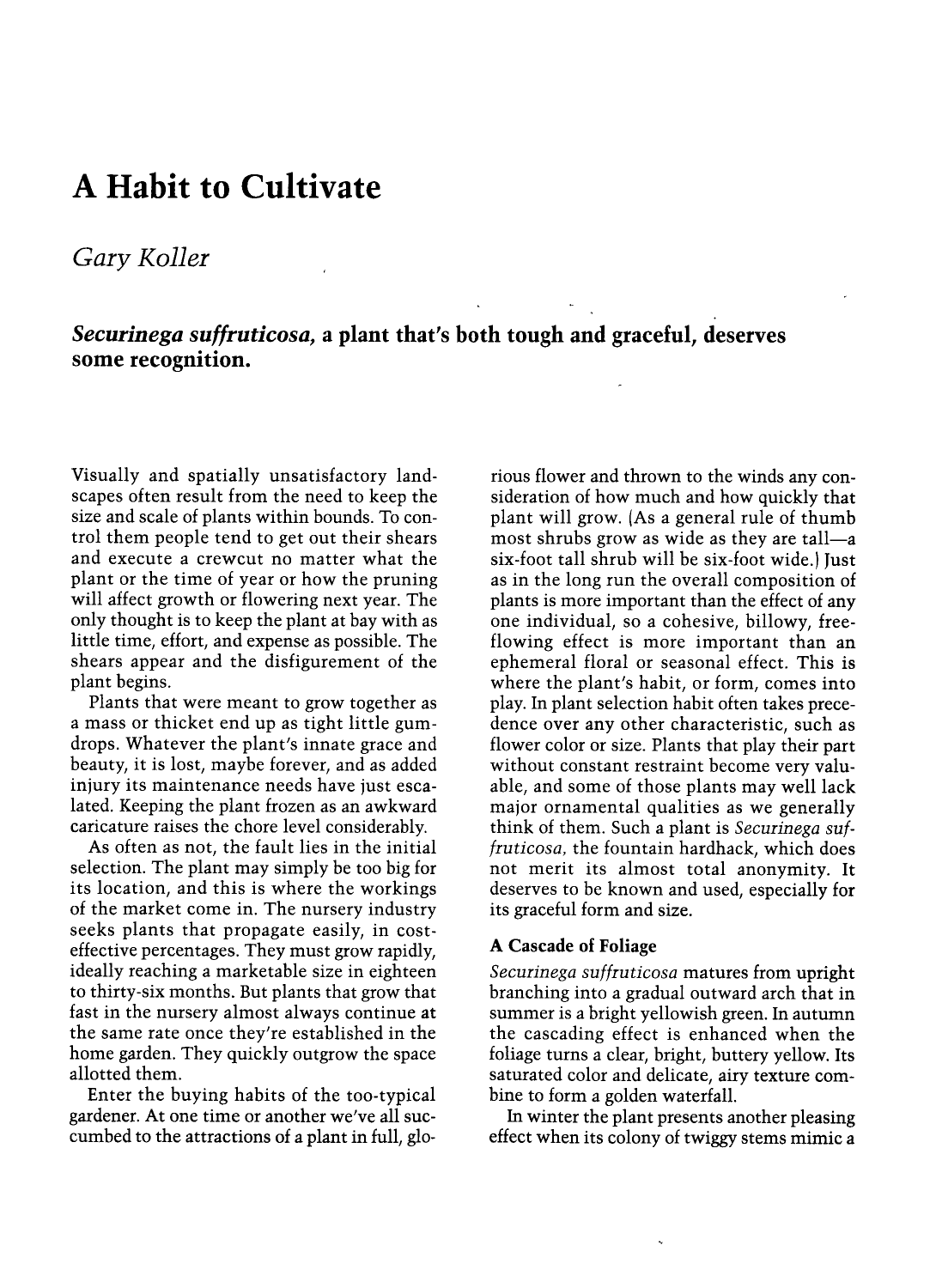

A group of four sixteen-year-old Secunnega suffruticosa plants grow on a dry bank near the top of Bussey Hill at the Arnold Arboretum. They were propagated from seeds collected m South Korea on the Arnold Arboretum expedition of 1977. Photo by Margot Balbom.

miniature woodland. Whereas in summer the new stems are a bright green, in fall they turn a light tan that contrasts with the darker browns and blacks of most shrubs and trees.

The foliage is alternate with a simple, ovate shape. In late summer the plant bears a multitude of small greenish yellow flowers in the leaf axils, but the blossoms will be missed by all but the most observant. The fruit, the size of a small peppercorn, is divided into three sections with three to six seeds and adds an interesting beading effect to the branches. It ripens from pale green to brown at maturity. At some point in the ripening process the capsules burst open and fling out their contents, reaching distances of three to five feet or more. Germination trials indicate that optimum

results occur after three months of cold stratification.

A member of the spurge family (Euphorbiaceae) that is native to northeast Asia, Securinega suffruticosa was introduced to cultivation in North America by the Arnold Arboretum in 1881. In The Flora of Japan Jisaburo Ohwi reports that it is a common native that grows in thickets and on grassy slopes in the lowlands of Honshu, Shikoku, and Kyushu. Cultivations of Securinega in the Arboretum landscape represent several wild populations. In the autumn of 1977 Stephen Spongberg and Richard Weaver brought back wild-collected seeds from South Korea. In 1984 botanists from the Research Institute of Ecology and Botany, Vacratot,